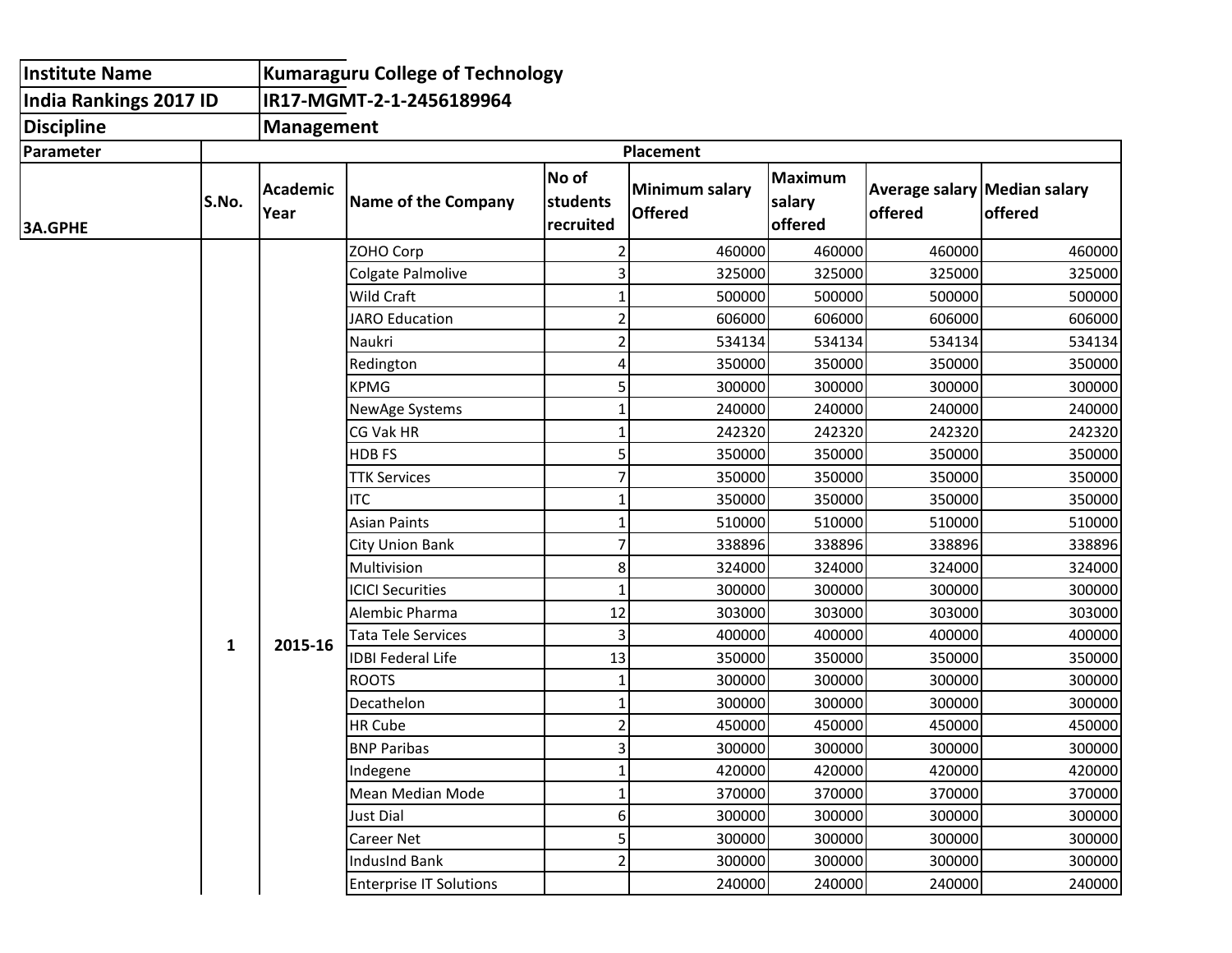|                |         | Axis Bank                   | $\mathsf{2}$            | 350000  | 350000  | 350000  | 350000  |
|----------------|---------|-----------------------------|-------------------------|---------|---------|---------|---------|
|                |         | <b>HDFC Bank</b>            | 2                       | 300000  | 300000  | 300000  | 300000  |
|                |         | Amul Ltd                    | 1                       | 375000  | 375000  | 375000  | 375000  |
|                |         | Revature                    | 5                       | 300000  | 300000  | 300000  | 300000  |
|                |         | Kewaunee                    | 2                       | 300000  | 300000  | 300000  | 300000  |
|                |         | Yes Bank                    | 1                       | 400000  | 400000  | 400000  | 400000  |
|                |         | Abuissa                     | 3                       | 1300000 | 1300000 | 1300000 | 1300000 |
|                |         | <b>FACE</b>                 | 1                       | 360000  | 360000  | 360000  | 360000  |
|                |         | <b>BEROE</b>                | 2                       | 430000  | 430000  | 430000  | 430000  |
|                |         | Redington                   | 4                       | 350000  | 350000  | 350000  | 350000  |
|                |         | <b>TTK Services Pvt Ltd</b> | 8                       | 324000  | 324000  | 324000  | 324000  |
|                |         | Mahindra Finance            | 2                       | 480000  | 480000  | 480000  | 480000  |
|                |         | <b>Next Education</b>       | 5                       | 366600  | 366600  | 366600  | 366600  |
|                |         | <b>IDBI Fed Insurance</b>   | 16                      | 300000  | 300000  | 300000  | 300000  |
|                |         | Naukri.com                  | 2                       | 490000  | 490000  | 490000  | 490000  |
|                |         | <b>ABT Foods</b>            | 1                       | 250000  | 250000  | 250000  | 250000  |
|                |         | GREedge                     | 5                       | 450000  | 450000  | 450000  | 450000  |
|                |         | <b>Berger Paints</b>        | 4                       | 480000  | 480000  | 480000  | 480000  |
| $\overline{2}$ | 2014-15 | <b>HDFC Bank</b>            | 13                      | 210000  | 210000  | 210000  | 210000  |
|                |         | Decathlon                   | $\mathbf 1$             | 220000  | 220000  | 220000  | 220000  |
|                |         | Rober Bosch                 | $\overline{\mathbf{c}}$ | 450000  | 450000  | 450000  | 450000  |
|                |         | Vodafone                    | 1                       | 400000  | 400000  | 400000  | 400000  |
|                |         | GREedge                     | $\overline{2}$          | 500000  | 500000  | 500000  | 500000  |
|                |         | <b>CUB</b>                  | $10\,$                  | 324000  | 324000  | 324000  | 324000  |
|                |         | <b>BNP-Paribas</b>          | 8                       | 288000  | 288000  | 288000  | 288000  |
|                |         | Leo Group                   | 5                       | 240000  | 240000  | 240000  | 240000  |
|                |         | NJ Invest India             | 2                       | 240000  | 240000  | 240000  | 240000  |
|                |         | Tenny Jose Associates       | 2                       | 240000  | 240000  | 240000  | 240000  |
|                |         | <b>Equator Technologies</b> | 1                       | 180000  | 180000  | 180000  | 180000  |
|                |         | <b>BNP-Paribas 2</b>        | 2                       | 270000  | 270000  | 270000  | 270000  |
|                |         | GRE-EDGE                    | 2                       | 420000  | 600000  | 510000  | 420000  |
|                |         | <b>IDBI-FEDERAL LIFE</b>    | 15                      | 250000  | 600000  | 425000  | 425000  |
|                |         | <b>CITY UNION BANK</b>      | 19                      | 220000  | 540000  | 380000  | 380000  |
|                |         | <b>AIRTEL</b>               | 6                       | 375000  | 375000  | 375000  | 375000  |
|                |         | <b>ICICI SECURITIES</b>     | 5                       | 300000  | 300000  | 300000  | 300000  |
|                |         | <b>KG GROUP</b>             | $\overline{\mathbf{c}}$ | 140000  | 140000  | 140000  | 140000  |
|                |         | <b>WILDCRAFT</b>            | $\mathbf{2}$            | 240000  | 240000  | 240000  | 240000  |